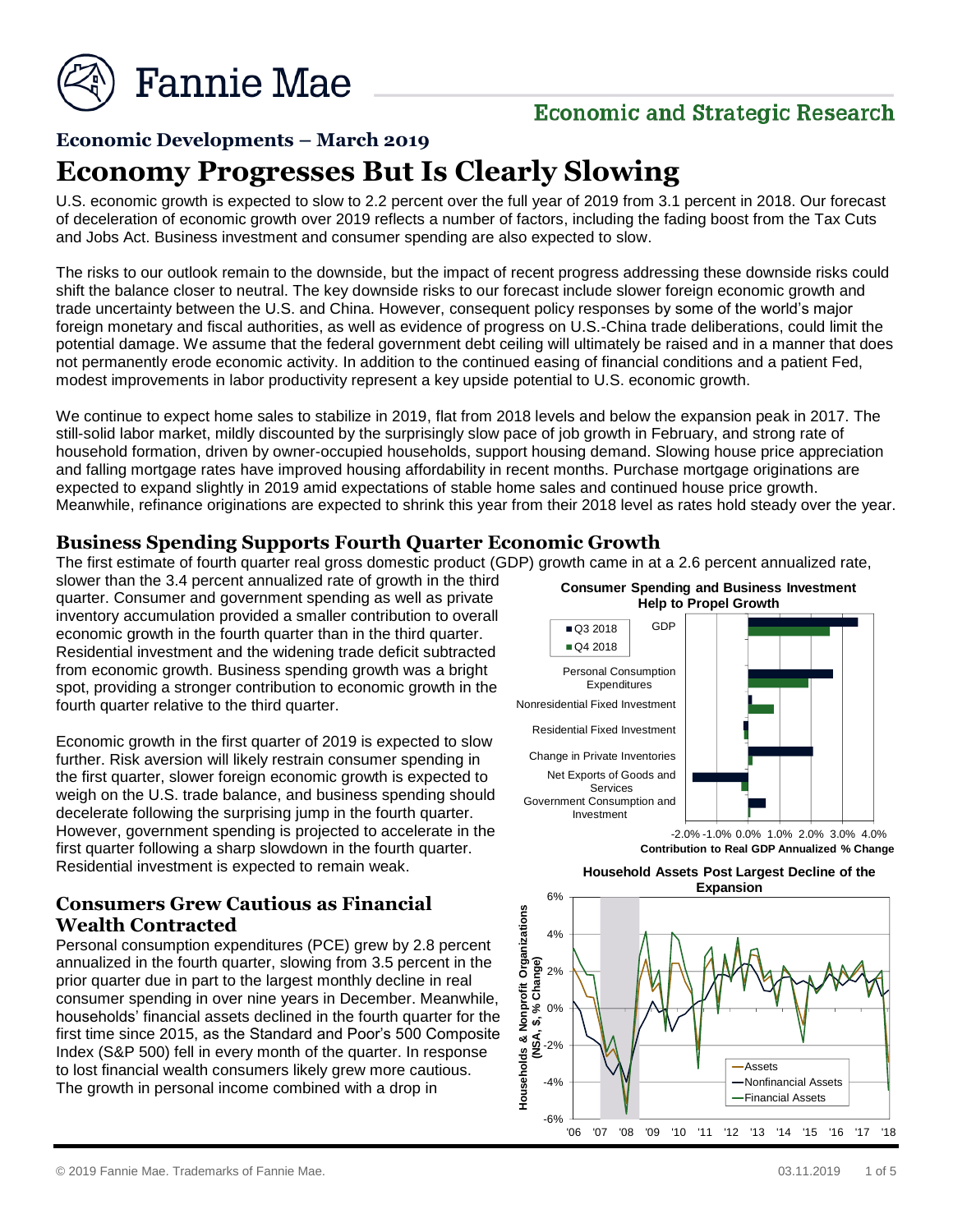

spending over December contributed to a 1.5 percentage point increase in the savings rate over the month of December to 7.6 percent, the highest level since January 2016.

Consumer spending growth should remain modest in the nearterm. Core retail sales, which excludes autos, gas, and building materials, rose by 1.1 percent in January following a downwardly revised 2.3 percent drop in December. Personal income edged down in January, the first decline since November 2015. Although wages and salaries grew, the subsidy payments to farmers that boosted growth in December waned in January and personal interest and dividend income on asset holdings fell. Both the Conference Board's Consumer Confidence Index and the University of Michigan's Consumer Sentiment Index improved significantly in February, following the end of the government shutdown and an improvement in



financial conditions. The U.S. Department of Treasury announced on February 28 that the average refund at that point in the filing season was up 1.3 percent relative to the same time in 2018.

#### **Business Investment and Productivity Growth Improved**

Nonresidential investment growth accelerated to 6.2 percent annualized in the fourth quarter from 2.5 percent in the third quarter. Business spending growth was boosted by a 13.1 percent surge in intellectual property products, but we expect some giveback of that momentum this quarter. Equipment spending growth also quickened in the fourth quarter, but nonresidential structures spending declined for the second consecutive quarter. **Core Capital Goods Orders Decline for Second** 

Business spending growth is expected to slow in the first quarter of 2019. The second straight month of declines in new orders of nondefense capital goods, excluding aircraft, in December will restrain business spending at the start of 2019. A continued upward trajectory in nonresidential construction employment, builders and specialty contractors, suggests that structures spending could stabilize in the first quarter. The decline in employment over February likely reflected severe winter weather during the month and is expected to prove temporary.

Productivity rose by 1.8 percent annually in the fourth quarter, breaking out of the 1.0 percent to 1.4 percent range that has prevailed since the end of 2016. Faster productivity presents upward potential for broader economic growth.





**Productivity Growth Reaches the Fastest Pace Since the Start of 2015**



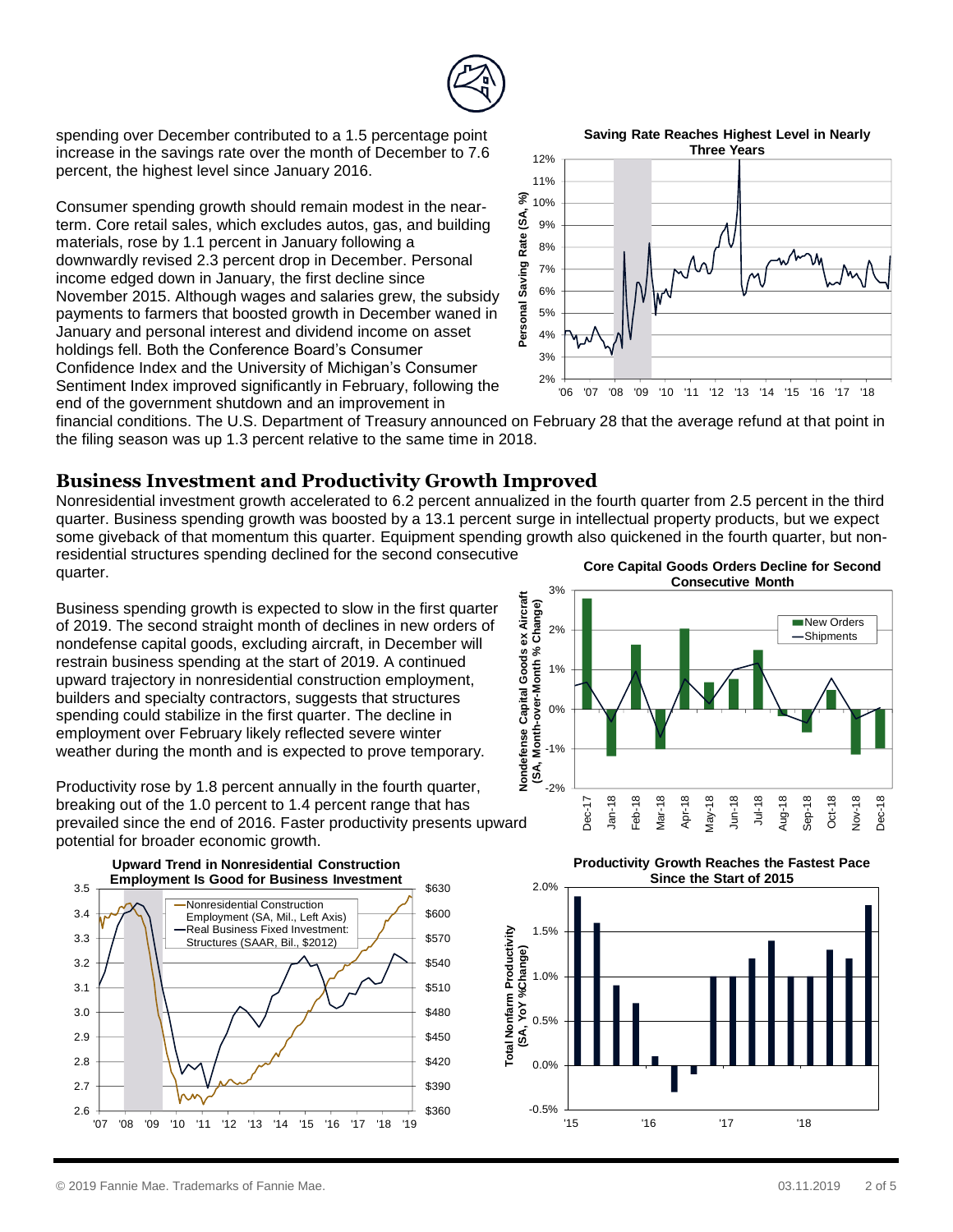

#### **Trade Deficit Widens to a 10-Year High**

The U.S. trade deficit widened over the fourth quarter of 2018, subtracting 0.2 percentage points from GDP growth. Exports rose by 1.6 percent annualized over the fourth quarter, but import growth rose by 2.7 percent. The U.S. trade deficit hit a 10-year high of \$59.8 billion in December, driven by a surge in imports while exports posted the largest monthly decline in nearly three years.

The trade deficit is expected to widen this quarter. We expect exports to decline further as slower economic growth abroad limits foreign demand for U.S. goods and services. Additionally, the dovish shift by the European Central Bank (ECB) could result in a stronger dollar relative to the euro, making U.S. exports more expensive to our major trading partners in Europe. However, if the ECB policy change strengthens aggregate demand across the euro area, then U.S. exports could ultimately benefit.

#### **Government Spending and Private Inventories Contribute to Growth**

Government spending slowed in the fourth quarter, partly reflecting a 5.6 percent decline in nondefense federal expenditures, the largest drop since the fourth quarter of 2013, when the government also experienced a shutdown. Much of this spending is expected to be recouped over 2019, and the federal government is expected to ultimately raise the debt limit that was reinstated on March 2. However, any flare-up in political tension associated with the process of raising the debt ceiling could weigh on business and consumer sentiment. Nevertheless, the boost to government spending from the 2018 Budget Reconciliation Act is expected to fade by the end of 2019, limiting future spending growth. Meanwhile, private inventories edged up in the fourth quarter, contributing only 0.1 percentage points to growth, the smallest positive contribution since 2002. We expect inventory investment to slow in the first quarter, dragging modestly on growth.

#### **Despite a Lower Unemployment Rate, Upside Inflationary Risks Appear Limited**

The February jobs report indicated that the economy added 20,000 jobs, a sharp decline from the upwardly revised 311,000 jobs added in January and the slowest pace of job growth since September 2017. The less volatile three-month moving average declined by 59,000 to 186,000. However, other metrics from the report suggest that the labor market remains solid. The labor force participation rate held steady at the highest rate since September 2013. The unemployment rate fell two-tenths to 3.8 percent, suggesting that the effects from the government shutdown on the unemployment rate have been reversed. Average hourly earnings growth rose 3.4 percent year over year, an expansion best.

Despite the uptick in wage growth to a near-decade high, inflationary pressures remain limited. The PCE deflator, the Federal Reserve's preferred measure of inflation, slowed to 1.7 percent annually in December, while core PCE growth, which excludes more volatile food and energy prices, held steady in December at 1.9 percent. In February, the Consumer Price Index (CPI) showed that annual headline inflation had decelerated for the fourth consecutive month to 1.5 percent. Core CPI grew 2.1 percent annually and has ranged between 2.1 percent and 2.4 percent since March 2018. The University of Michigan's measure of expected inflation one year from now has fallen to 2.6 percent, the lowest level since November 2017, a month before the Tax Cuts and Jobs Act was signed into law. In addition, the announcement by the Administration of an indefinite delay of the tariff hike on \$200 billion in imports from China will also constrain inflation.



#### **Downside Risks Lessen**

Over the month of February, many of the downside risks to our forecast have moderated. While the trade conflict between the U.S. and China has not been resolved, at the end of February the Administration announced a delay of the tariff hike on \$200 billion in Chinese exports to the U.S. that was slated to begin on March 2. The Administration cited "substantial progress" in trade talks. The U.S. ambassador to China noted that while a trade deal is not imminent, the two sides are "closer than they have been for a long time." On March 10, the Wall Street Journal reported that China has agreed to not devalue its currency to help its export sector.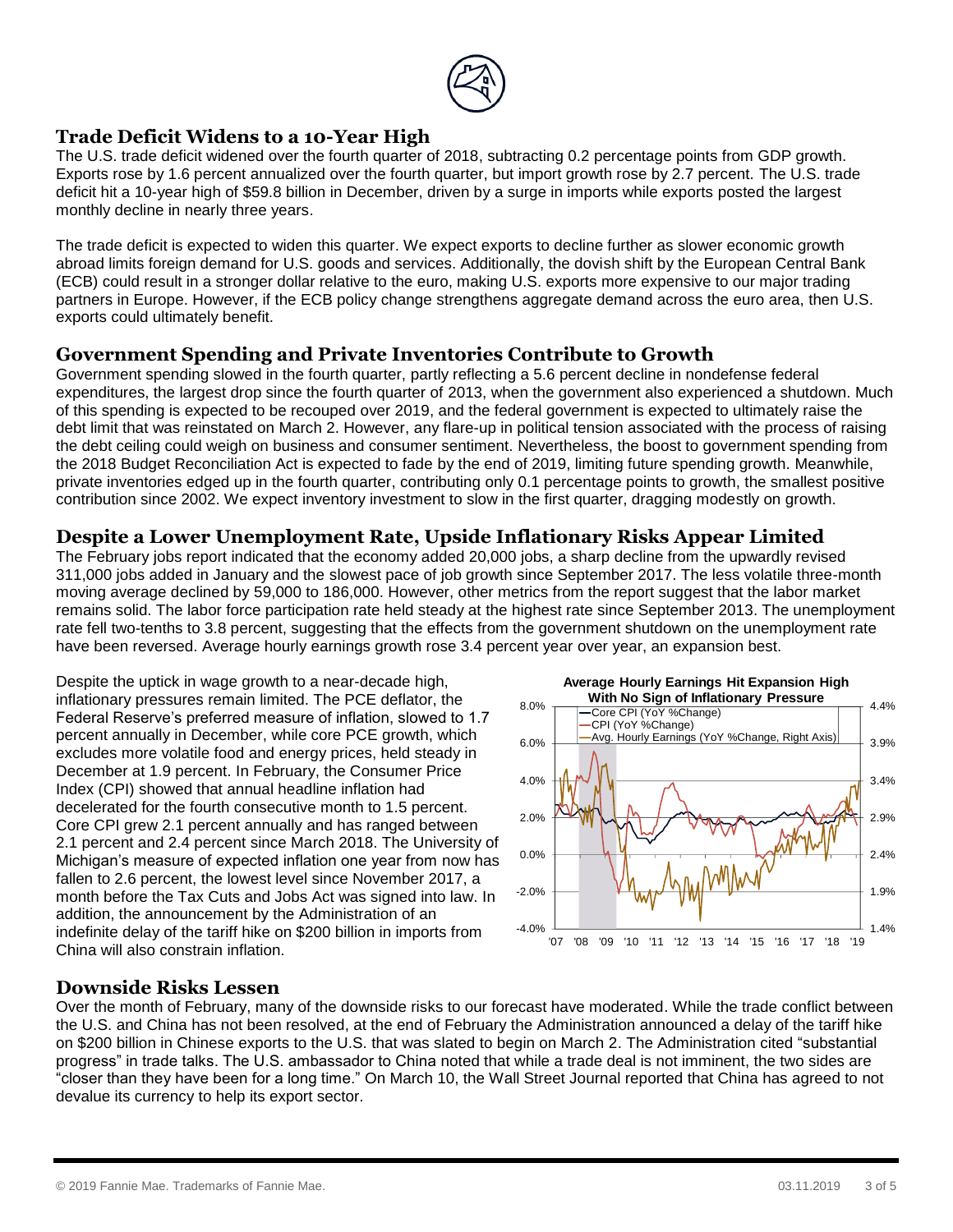

Slowing foreign growth could also undermine our forecast. China's February exports fell 20.7 percent from a year earlier, the steepest decline in three years. Chinese exports to the U.S. plunged 26.2 percent, a decline that may be partly attributable to higher U.S. tariffs. China's government expects economic growth in 2019 to fall within a range of 6.0 to 6.5 percent, slowing from 2018's pace of 6.6 percent. In response to slower growth, a package of tax cuts, increased government spending, and relaxed controls over foreign access to Chinese markets was announced.

The ECB recently lowered its economic growth projection for the euro area in 2019 by six-tenths to 1.1 percent and lowered its inflation outlook four-tenths to 1.2 percent, further below its 2.0 percent target. Expectations of slower economic growth, lower inflation, and the potential of a "hard Brexit" (i.e., that the United Kingdom would leave the European Union without a deal to lessen the economic shock) prompted the ECB to announce that it will now hold interest rates steady through the end of the year as well as offer a series of cheap long-term loans to the region's banks.

#### **The Federal Reserve Announces It Will Remain Patient**

The Federal Reserve maintained its key policy rate at a range of 2.25 to 2.50 percent at its January meeting and noted in its statement that it would be patient in determining future adjustments to the federal funds rate. Financial conditions, measured by the Federal Reserve Bank of Chicago's National Financial Conditions Index, continued to ease in the weeks following the January meeting. The minutes of the January meeting signaled that the characterization of monetary policy as "patient" would need to be reassessed if uncertainty abated. Although policy responses to slowing foreign economic growth and progress on the U.S.-China trade conflict have materialized, more time is likely needed to assess the full impact on the economy from these risks. Amidst these risks and uncertainties as well as still-muted inflation, we have pushed back our expectation of the timing of the Federal Reserve's next rate hike from mid-year to the fourth quarter of 2019. If downside risks continue to dominate, then we do not expect there to be an increase in 2019.

### **Home Sales Remain Soft as Affordability Outlook Improves**

Home sales remain soft relative to their year-ago pace. Annualized existing home sales fell 8.5 percent in January to 4.94

million, the lowest level since November 2015. Sales of new homes were 2.4 percent below their year ago level in December. According to the National Association of Realtors' Housing Affordability Index, home buying affordability declined on a year-over-year basis in January for the 25<sup>th</sup> consecutive month. However, the recent decline in mortgage rates has helped improve affordability. Contract rates on 30-year mortgages fell in February to a monthly average of 4.37 percent, the third consecutive monthly drop. In addition, the S&P Case/Shiller National Home Price Index indicated that annual home price growth decelerated to 4.7 percent, the slowest pace of growth since September 2015.

The Housing Vacancy Survey reported that household formation increased by 1.5 million units year over year in the fourth quarter of 2018 as a sharp expansion in the number of owner-occupied households over the quarter offset a small contraction in renter households. In addition, pending home sales, which measure contract signings on existing homes, rose 4.6 percent in January, suggesting that closings on existing homes should experience growth in the coming months.

Prospects for housing demand remain favorable, but several recent releases suggest that some momentum has been lost. Following a surge in January, average monthly purchase applications fell 10.3 percent in February to a level 1.1 percent above the December reading, suggesting more modest growth in home sales at the beginning of the year than we anticipated last month. Fannie Mae's Home Purchase Sentiment Index® reported that the percentage of respondents believing it is a